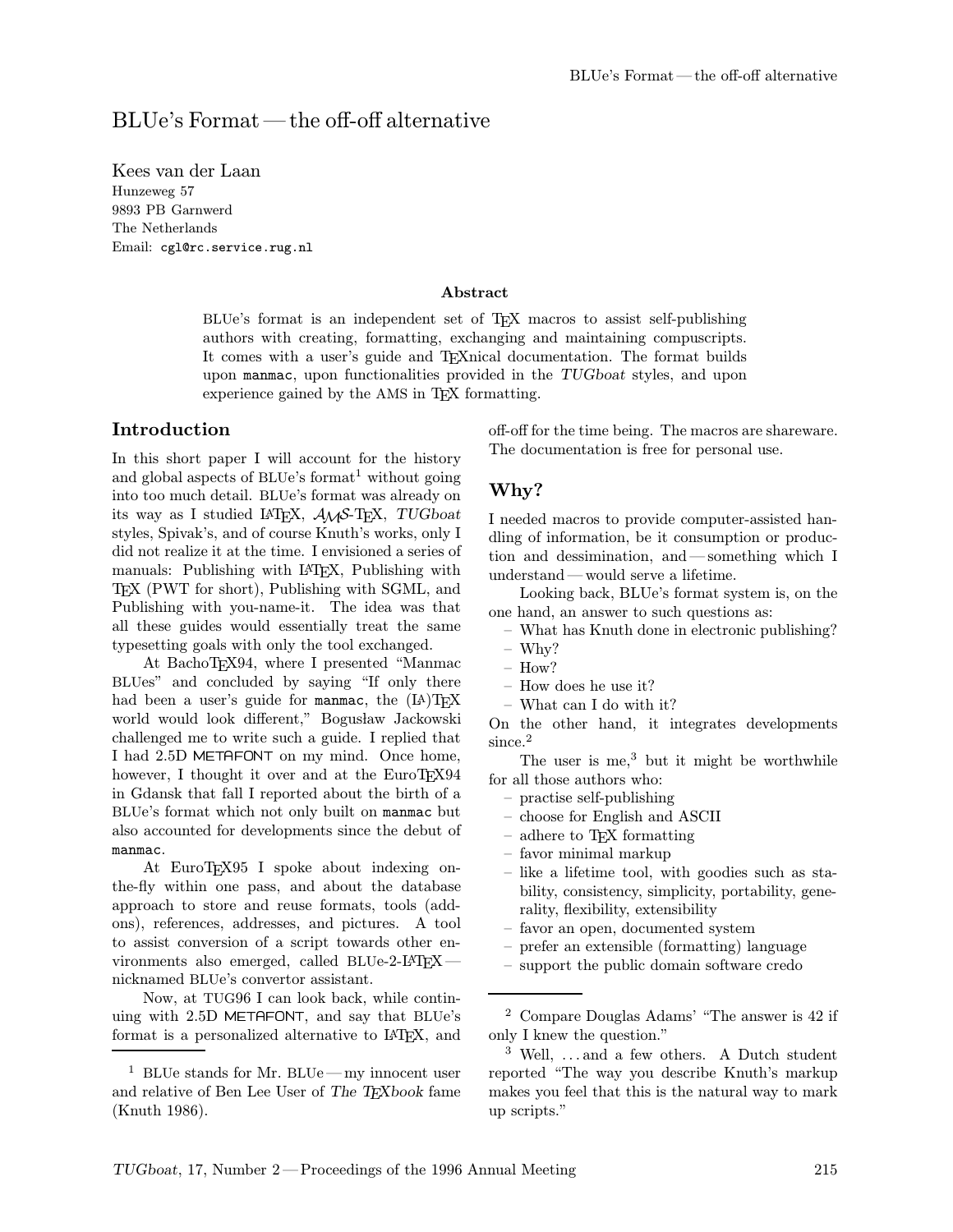However, the style-designer, and hacker, might find it interesting to see how to handle a bibliography in one pass, how to index in one pass, how to code a minimal markup macro on top of a two-part macro with nearly the same functionalities, or how to provide for options without parsing arguments.

# What is BLUe's format?

BLUe's format is a self-contained set of macros on top of plain T<sub>E</sub>X and manmac, designed to assist authors with creating, formatting, exchanging and maintaining compuscripts. It comes with a user's guide<sup>4</sup> and TEXnical documentation. These last two have appeared as articles in MAPs, the so-called "Paradigm series" (see references).

The format builds upon manmac (Knuth's macros to typeset The TEXbook and The META-FONTbook), the functionalities provided by the TUGboat styles, and experience gained by the AMS in TEX formatting.

It contains a default note format, as well as a format for reports, letters, and transparencies. The letter format allows mail-merge with addresses provided in a database. It also allows the typesetting of address labels. Graphics can be done via TEX alone by Knuth's boxes of manmac or his picture environment subset gkpmac, <sup>5</sup> and by some turtle graphics macros of my own. A ToC (Table of Contents) utility assists an author when developing a text. Indexing can be done in one pass, completely within T<sub>E</sub>X.

Add-ons, formats, references, and pictures are stored in databases, such that you don't have to "pay" for what you don't use, nor do you have to be aware of the physical location. The latter is very convenient when working on different systems. A convertor assistant—blue-2-LAT<sub>EX</sub>—facilitates submitting compuscripts for regular publication.

### Usage aspects

Each format has its specific tags. The default note format differs from the letter format, because the task is different. The transparencies format shares the tags with the default but the markup is biased by line-by-line processing, because it centres.

A template for the default note format reads as follows:

```
\input blue.tex \loadindexmacros
                \loadtocmacros
\bluetitle ...
\bluesubtitle ...
\blueissue ...
\bluekeywords ...
\blueabstract ...
\beginscript
\bluehead ...
```
<copy proper>

```
\pasteupindex\pasteuptoc
\endscript
```
A \blue<tag> takes a blank line as (implicit) terminator, and there are headings for three levels.

The token variables \author, \address, and \netaddress are provided with defaults, so they are not needed in the source file.<sup>6</sup> Bibliographic entries are inserted into the database lit.dat; the lookand-feel of typeset references has been borrowed from the AMS. The markup of index reminders is consistent with the approach taken by Knuth for The TEXbook and The METAFONTbook.

Special paragraphs. All special paragraphs are coded independently; they can be used with any flavor of TEX. Details are provided in the "Publishing with T<sub>EX</sub>" user's guide. Some highlights are noted here.

The special paragraphs from manmac include \begindisplay and \enddisplay, \beginsyntax and \endsyntax, and so on. Items take care of automatic sequencing, be it by numbers or by letters. The end separator is \smallbreak.

Verbatims have default ! as escape character. These verbatims are called semi-transparent. File verbatim inclusion goes via \bluefileverbatim. Pascal fragments can be marked up by bracketting the fragment by \beginpascal end \endpascal, without inserting any additional markup into the code —the formatting macros are loaded behind the scenes.

Binary trees can be marked up via \beginbintree and \endbintree. The specification of data for a table goes via \data. Presentation of a table can be varied by using the attributes \framed and

<sup>4</sup> A Russian version is in progress.

<sup>5</sup> The macros used to typeset Concrete Mathematics (Knuth 1988).

<sup>6</sup> Maybe I should provide these and others in a small file which can be customized more easily. Maybe I can even use \everyjob and prompt for the personalized data, with an instruction at the end that \everyjob inactivate itself.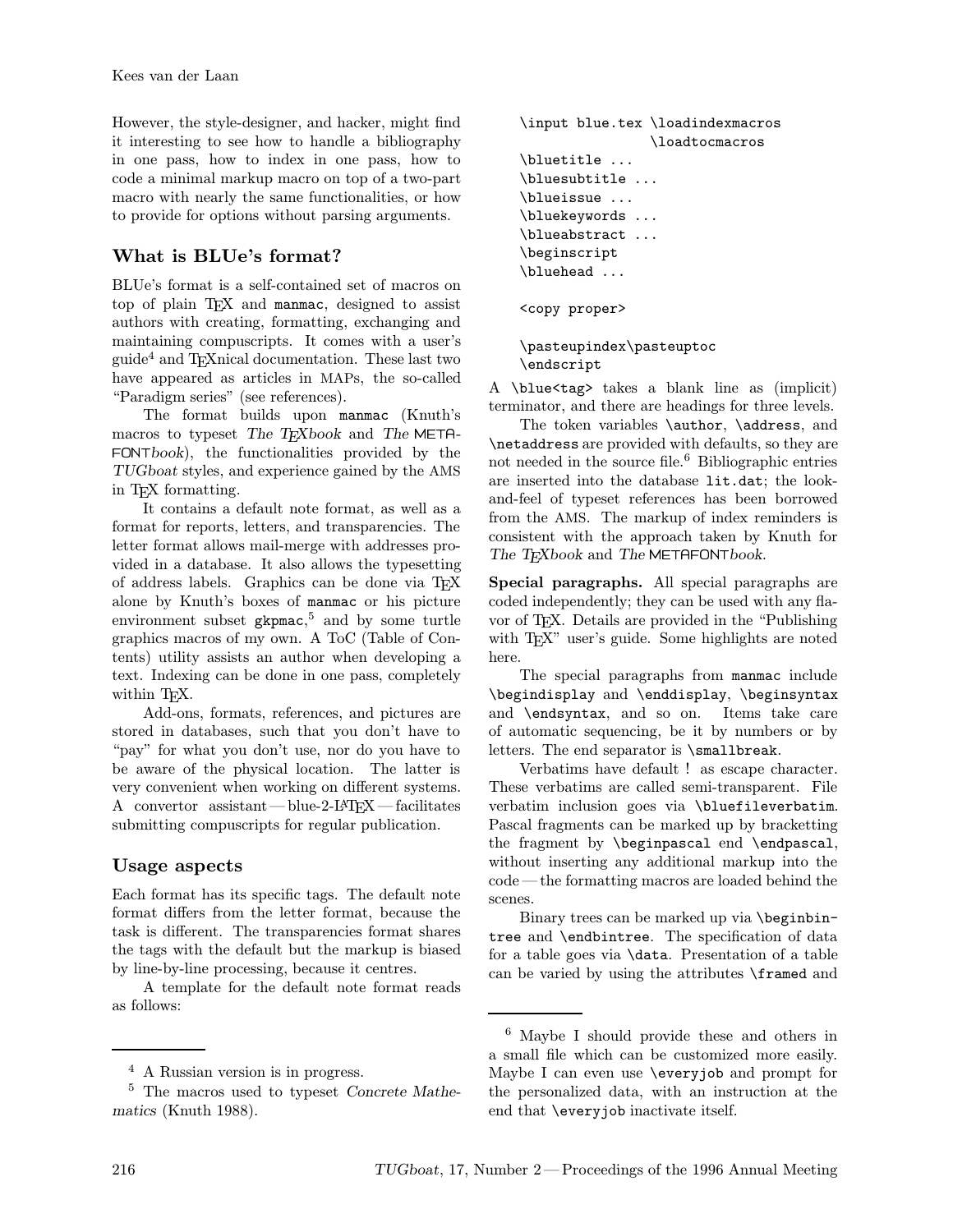\ruled. Math markup has been extended by compatible automatic forward cross-referencing. The creation of pictures has been separated from the reuse of pictures. For creation of pictures by TEX alone, Knuth's manmac boxes and his subset of the picture environment has been adopted. Additionally, I have developed some turtle graphics macros, which allow, for example, the typesetting of fractals or (rotated) trees, all within TEX alone.

#### Design considerations

Specifications are needed for:

- look-and-feel in print—typographic design
- markup language—syntax and semantics
- coding style—two-part macros, handling of options, and so on

Typographic design. For the look-and-feel of the result of a blue script in two-column I took over the TUGboat layout.

Markup language. I like the orthogonal approach; for example, to treat the following elements:

Place within context



independently from one other.

Conventions for control sequences. The general conventions include:

- \begin<tag>, \end<tag> pairs, which take global options via \every<tag> and local options via  $\theta$ <sup>7</sup>
- $\ \text{Ktag}$ , the equivalent one-part macro
- \blue<tag>, minimal variant
- token variables \this<tag> and \every<tag> for user guidance (also called options)
- token variables \pre<tag> and \post<tag> for controlling positioning within context
- token variables to convey information, i.e., the title
- \pasteup<tag> to position the formatted text element within its context

More specifically, the following examples show the control sequences for the section heads:

\blue<tag>... \<tag>{...} \begin<tag>

\end<tag>

...

optionally preceded by

\every<tag>{...} \this<tag>{...} Where the place within context (see below) differs

from the default, supply:

\pre<tag>{...} \post<tag>{...}

Options For compuscripts, it is useful to specify whether the latest version is at hand or not. Another option is to specify **\onecol.**<sup>8</sup> With verbatims it is handy to supply catcode changes and to specify a verbatim input file. Pictures can take different values from the default for their size, and some pictures allow visibility levels.

Place within context Formatting can be seen as placing elements within context. To parameterize the place within context is a good approach because it provides the user or style designer with the hooks needed for the look-and-feel of the result. A good example of this is \head and such, where the user can set the whitespace via their versions of the commands \prehead... and \posthead.... The same can be done for verbatims.

For tables the \postbtable token variable is already used for measurements of the table. Usually I place the \vbox (which results from my btable macro) in a math display, which is consistent with the examples in The T<sub>E</sub>Xbook.

I'm still considering how to format tables at the beginning of a text and how to paste up these boxes in the right place; this is similar to the list of references or my supporting ToC. The difference with references is that we have usually many tables, and because box registers are limited available, we might end up in trouble. The next best idea is to also have the tables stored in a database and then load them from there selectively, similar to what I already do with figures.

For the moment there is nothing special about figures to be included in the database, as long as they obey the syntax of a database element. For figures I have not yet provide a \prefigure or \postfigure. The pictures are delivered in an \hbox.

Changing the defaults Token variables can be changed in two ways:

– assign new values to the token variables

– extend the token variable with your extras

An example of the latter follows, showing cases of appending to \post<tag> and then proceeding to \pre<tag>:

\post<tag>\ea{\the\post<tag> <your extensions>}

%

<sup>8</sup> Default is \twocol in the note format.

<sup>&</sup>lt;sup>7</sup> Consistent with Knuth's \every $\langle tag \rangle \{...$ .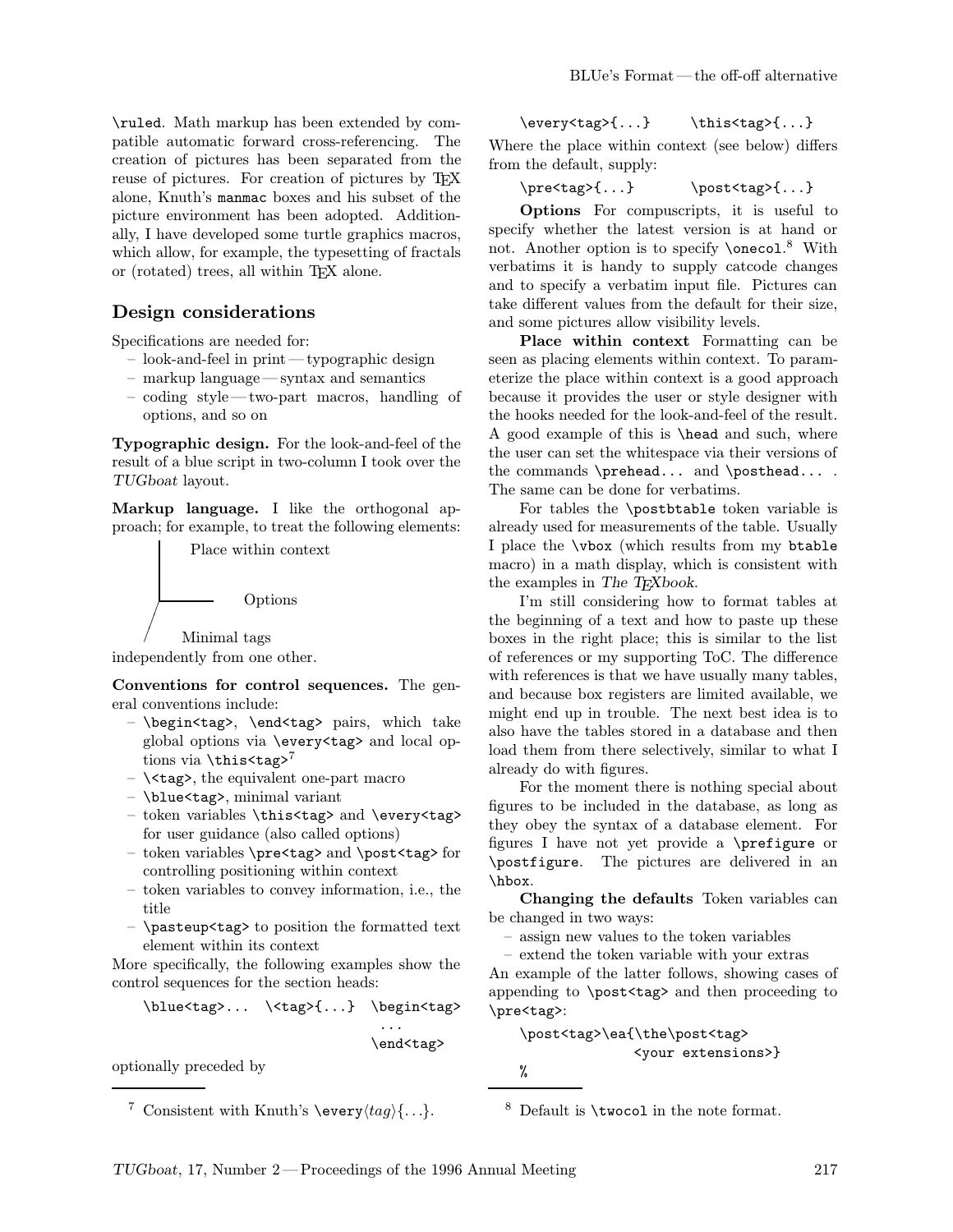\def\preadd{<your extensions>} \pre<tag>\ea{\ea\preadd\the\pre<tag>}

### Coding

In this part some ideas behind the coding are supplied. In the Paradigm series of articles, various cases—such as two-part macros and one-part on top, handling of options, coding of items, headings, and so on—were treated.

Conventions. Again, to follow Knuth's lead, especially as done in manmac, I have favored the so-called two-part macros at the lowest level.

Starting with the rootname <tag>, composite macro names have been created, using prefixes such as blue, begin, this, every, pasteup, pre, post and end, and postfixes such as box and name. For example, the user will find \bluehead, \head, \beginhead, \endhead, \prehead and \posthead. However, not all possible combinations exist; for example, \thishead is not provided.

For language-dependent names I have introduced definitions of the form \<tag>name, for example, which is for use within the environments keywords, abstract and references. $^9$ 

Where available macros have been used, I have added an extra level, to comply with my markup conventions. When the original macro name had to be preserved for the outer level the name was changed, usually by using a prefix pointing to the source.

Beginning of the BLUe script. Design goals include:

- several compuscripts can be processed in one run
- preliminary matter can be provided in any order
- start with a rule in print
- set title in bold
- set authorname indented
- store address information to be set at the end
- set keywords in smaller type
- set abstract 'narrowed' and in smaller type
- set (small) table of contents
- title and issue are used in running headline
- running foot contains draft, page number and copyright

The typesetting of the preliminary matter is done by \beginscript.

Headers. Design goals include:

- discourage setting the title alone at the end of a page
- typeset (flexible) vertical space before (large) and after (medium) the title
- gobble spaces at the beginning of the title
- set the title in bold face (and the current size) unindented
- don't indent the first line of the subsequent text

Templates for the coding of heads come from The  $T_FXbook's \begin{subarray}{l} 1 \end{subarray}$ chapter.

The above is only part of the story. In \report I also needed to reuse the titles for the Table of Contents, Table of Examples, and the running heads. I could not combine storing and processing on the fly. The best I could achieve was to allow for changes in category codes now and then. This is handy for math material appearing in titles; however, because the circumflex is used for other purposes, its catcode has to be temporarily changed to 7 in titles.

Selective loading. The specifications must:

- load specified parts
- prevent side-effects (work within a group)
- separate typesetting from paste-up
- cope in an elegant way with typos in macro names

At the heart of the coding lies the principle that specified control sequences are redefined. This is in contrast with common usage, which seeks to prevent a format or style file from being overwritten. My use is the opposite: I specify the names I want to have selected via a definition and explicitly require this definition to be overridden.

The list element tag—also called an active list separator—is fundamental. The idea is that this list element tag can be defined such that we can either use its arguments to form a definition—that is, the macro is loaded—or we can just skip them.

One-pass handling of references. The goal is to:

- load only specified references from a database
- store these
- associate the names with their sequence number for cross-referencing
- separate typesetting from paste-up
- cope with typos in the macros names in an elegant way
- Various steps have to be integrated to:
	- maintain a database of references

<sup>9</sup> This is an aside because I consider English the lingua franca for scientific communication.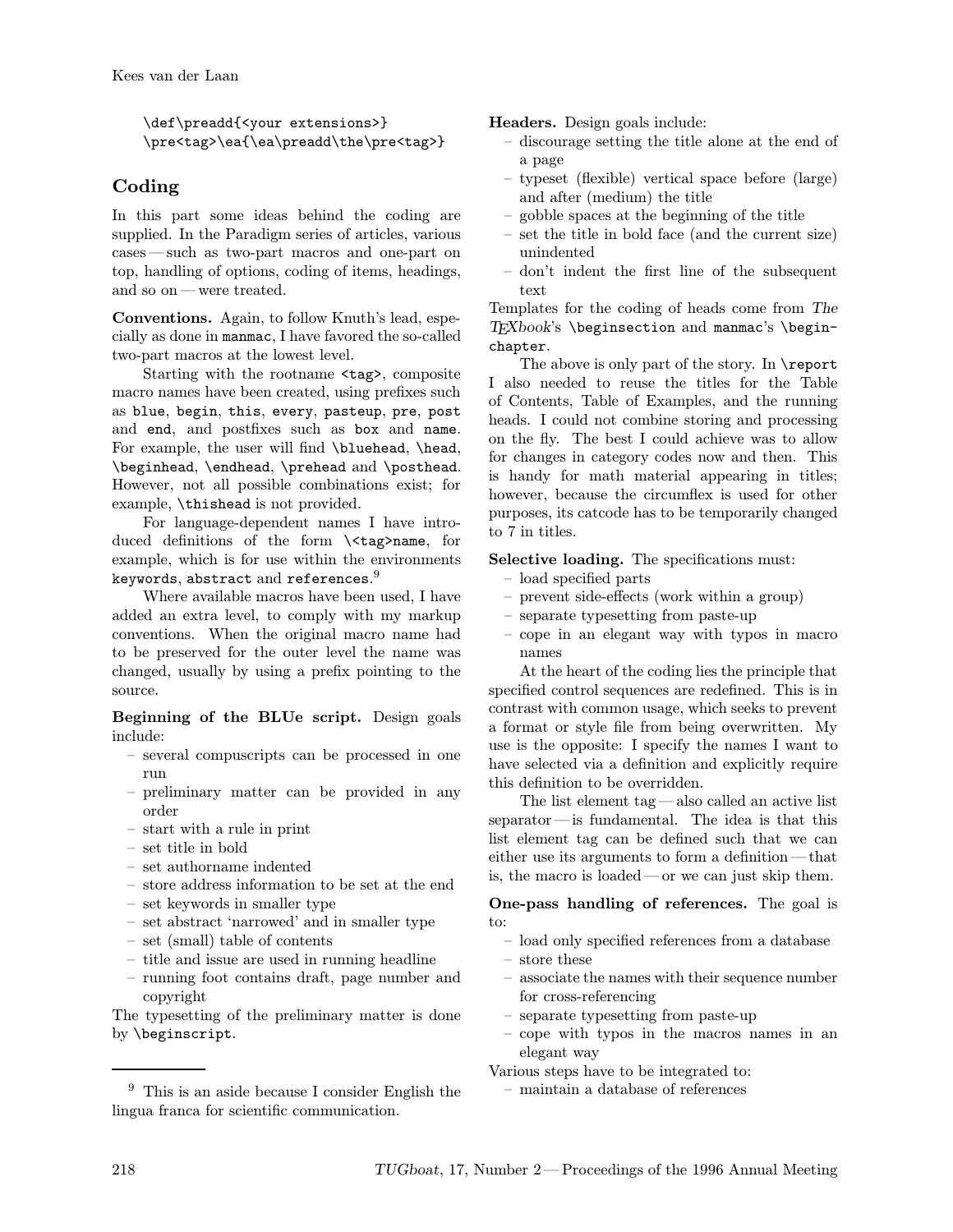- provide a references macro to perform the tasks of selecting and formatting
- specify the list of names as argument to the  $maccro<sup>10</sup>$
- load selectively from the database
- format the selected entries
- prevent side-effects
- redefine the names of the selected entries by their number and store these globally
- provide a paste-up tag

I have made use of the FIFO (first in first out) paradigm, so an unspecified number of entries can be supplied.

### Practicalities

When a compuscript is in the proofing phase we have to get rid of overfull and underfull \hboxes and \vboxes. A pragmatic approach has been summarized lucidly by Phil Taylor (1993): overfull \hboxes usually result from words which extend beyond the righthand margin.

Get rid of overfull \hboxes. In writing in (LA)TEX about (LA)TEX—especially in narrow columns —long control sequence names often yield problems. Generally, the hyphenation algorithm is not in action for such 'words.' Let us assume that these words are set in \tentt, then we can activate hyphenation and allow for some room via:

```
\hyphenchar\tentt='055
%and room for example via
\tolerance500
\hbadness=499
\hfuzz=5pt
```
Get rid of underfull \hboxes and \vboxes. These generally require adjustments to the text itself. Underfull \vboxes are usually the result of boxes which don't fit on the page and are therefore moved to the next page or column, leaving an underfull column or page behind them. We can decide to let these elements float via:

```
\topinsert%or \midinsert
<box material>
\endinsert
```
or otherwise adjust or rewrite the text. As yet, no \raggedbottom is provided.

### What is not included?

No special hyphenations or font selection in the spirit of NFSS has been included, nor has the

use of encapsulated PostScript been treated in the "Publishing with T<sub>EX</sub>" user's guide. As well, there are no macros to handle tables larger than the page size.<sup>11</sup> Of course, this list is by its very nature incomplete, but it rounds out the description of things one wants to know.

### Related work

First a disclaimer. It is not possible to really compare blue.tex with other formats because each has its own goals. What follows has to be read as a rough indication of how blue.tex relates to the works mentioned.

In a sense LATEX provides the functionalities I'm after; however, LAT<sub>F</sub>X is too complex to master for me, and I don't like its coding, or its appearance in print using the standard styles. LAT<sub>F</sub>X aims at a general audience, while BLUe's format is customized for my own purposes. Because of LAT<sub>EX</sub>'s complexity, customization is too time-consuming. Moreover, it is subject to change—it is only quasistatic —and from the results I have seen so far, its complexity has increased, alas, and the end to changes not in sight. LATEX does not worry about adaptations to other formats because people involved with it consider LAT<sub>F</sub>X a (de facto) standard. The concept of active documents is not in there, apart from what Knuth has already provided, albeit under different names.

A quick survey of other macro sets revealed that each has its own deficiencies, and none included all the functionalities I was looking for. Doob's macros for typesetting his "Gentle Introduction to TEX" (1990) are too limited, especially when we consider the life-cycle of documents. Berry's eplain builds upon plain alone. Spivak provides much of  $LAT$ <sub>EX</sub>'s functionalities in  $LAMS$ -T<sub>E</sub>X, but he avoids plain's math markup. The infotex macros of the Free Software Foundation look as if they had been designed bottom-up. What is the use of a metaparsing macro—very clever, there is no question about that—if we can do without this functionality in ordinary formats? No attempt for simplicity, nor a set of common markup tags as a foundation to build upon.

The functionality of TUGboat's output routine lies at the heart of the page makeup of blue.tex. However blue.tex goes much further than the TUGboat styles in, for example, the markup for pictures, references, (bordered) tables, verbatims,

<sup>10</sup> It is used twice: for selecting and for formatting.

<sup>&</sup>lt;sup>11</sup> It is not hard to provide a row separator which would allow splitting of the table, I guess.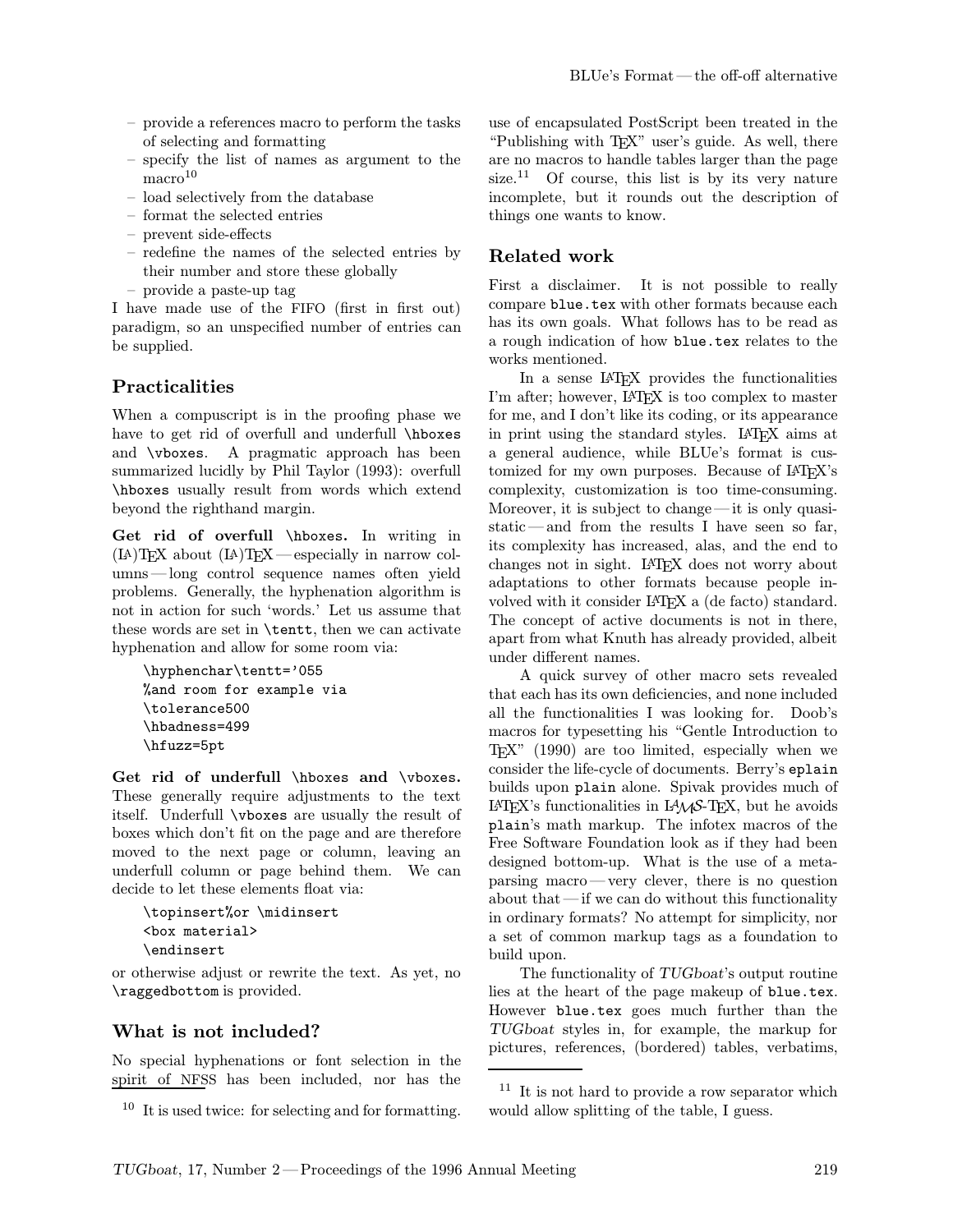math cross-referencing, indexing on-the-fly, all designed for use with AnyTEX; that is, it is not tied up with plain exclusively.<sup>12</sup> Add to that the way references and pictures are selected from a database and one would have to agree that **blue**.tex is a leap forward. The coding of options is less monolithic, and the setup via modules with thin interfaces more flexible. blue.tex is not a goal per se. It has an eye open to change in general, and adaptation towards other contexts in particular.

Furthermore, as far as I'm aware of, nobody has paid sufficient attention to how to cope with the balance of a personalized system in relation to the outer world: using a stable format as basis, adaptable to requirements from the world outside when the need arises.

# Availability

blue.tex comprises some 118KBytes, fmt.dat is 40K, tools.dat is 60K, lit.dat takes 78K, and pic.dat another 38K; address.dat is still very small. The transparencies macros have been incorporated into the database fmt.dat, and, as of March 1995, they are together with the letter and report formats. Although this paper bears the title "BLUe's Format," the filenames are in lowercase letters only: blue.tex, fmt.dat, tools.dat, lit.dat, pic.dat, address.dat, and the article fmt.art, in addition to the PWT user's guide. All files available<sup>13</sup> on the NTG's  $4$ AllTEX (double) CD-ROM from 1995, CTAN (in info/pwt, and from the NTG and GUST fileservers.

# Looking back

The hardest thing has been to not mix up all the influences I have been exposed to. To stand back and decide about simple coding conventions was not easy, especially when the material has not yet been mastered completely. When to use token variables and when to use definitions is also difficult when trying to prevent confusion at the user level. It is tempting to introduce parameter separators, but I have refrained from those in the outer-level macros, and have instead used the straightforward parameter mechanism. Having gained some practice with the \this<tag> idea, I am still very pleased with it, especially because of its local character and absence of parsing overhead.

# Looking forward

BLUe's format is stable. I use it whenever I have to typeset notes, letters, submisions for T<sub>E</sub>X bulletins, or transparencies. I guess it will grow along with my needs. The "Publishing with T<sub>EX</sub>" user's guide is also stable, although now and then some parts get improved. For some time to come, I'll be working on METAFONT/MetaPost. After that I'll embark on Literare Programming—who knows how that will influence BLUe's format.

# Acknowledgements

I owe the T<sub>EX</sub> community much for borrowing free material to build upon, starting with what Don Knuth gave to the world. In particular I would like to thank the NTG for allowing me to bring out earlier versions of my papers in the MAPs publications; I would also like to thank GUST for having invited me to lecture at BachoT<sub>E</sub>X94 about manmac, and thank the attendees for having asked for a manmac user's guide. Thank you!

# Conclusions

With respect to format or style development, macro writing is a special way of programming; to embed this within the realm of software engineering is a real challenge, and much needed.

It is still wishful thinking to hope for a full-fledged simple format which is easy to use, and whose marked up copy can be easily transformed into a representation suitable for other situations. blue.tex comes close, mainly because I have thought more than twice about what Knuth has provided, before writing anything of my own, and because of my handful of outer-markup tags (very few indeed). Therefore, I conclude that:

- a variety of tools is needed
- blue.tex≡ manmac +  $TUGboat$  abbreviations and output routine + variant formats + addons

variant formats  $\equiv$  report + letter + transparencies

 $add\text{-}ons \equiv bordered table + crossrefs + gkppic$  $+$  turtle graphics  $+$  verbatim suite  $+$  index set  $+ \ldots$ 

<sup>12</sup> For example, I have made the index macros separately available to cooperate with AnyTEX.

<sup>13</sup> Macros are shareware. The price is the minimum of US\$25 and the local price of 20 loaves of bread, in dollars. CyrTUG members can join for free.